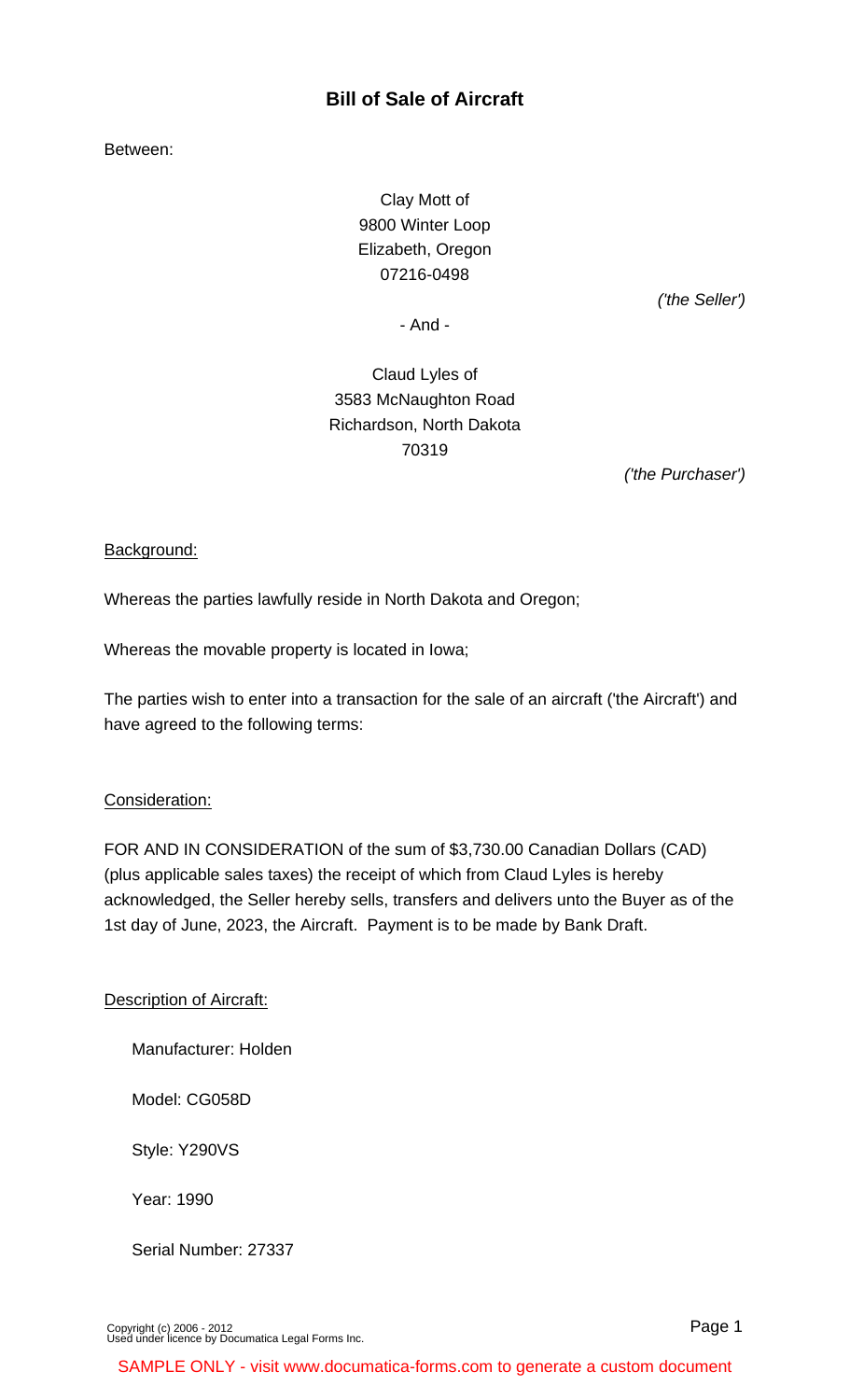### Registration Number: 31834

Features: Lorem ipsum vivamus imperdiet arcu, tempor laoreet velit, vulputate ultricies quisque.

# Warranties and Covenants:

The Seller expressly disclaims any and all warranties, whether expressed or implied, including but not limited to, any implied warranties of merchantability and/or fitness for a particular purpose. Further, the Seller disclaims any warranty as to the condition of the Aircraft. Any and all manufacturer's warranties will remain valid, enforceable and in effect regardless of any statements to the contrary by the Seller. The Seller further disclaims any warranty as to the condition of the Aircraft.

# Inspection:

The Seller has provided the Purchaser with the opportunity to inspect the Aircraft or to have it inspected by a third party of the Purchaser's choice. In executing this document, the Purchaser has accepted the Aircraft in its present condition.

# Additional Clauses:

- 1.) Lorem ipsum venenatis pulvinar torquent, tortor netus ullamcorper.
- 2.) Lorem ipsum aliquam volutpat habitant netus, sagittis fusce nunc.
- 3.) Lorem ipsum erat duis orci egestas torquent, velit nulla habitasse ad sed.
- 4.) Lorem ipsum porta quis cras, aliquet cursus nunc.

(This space intentionally left blank)